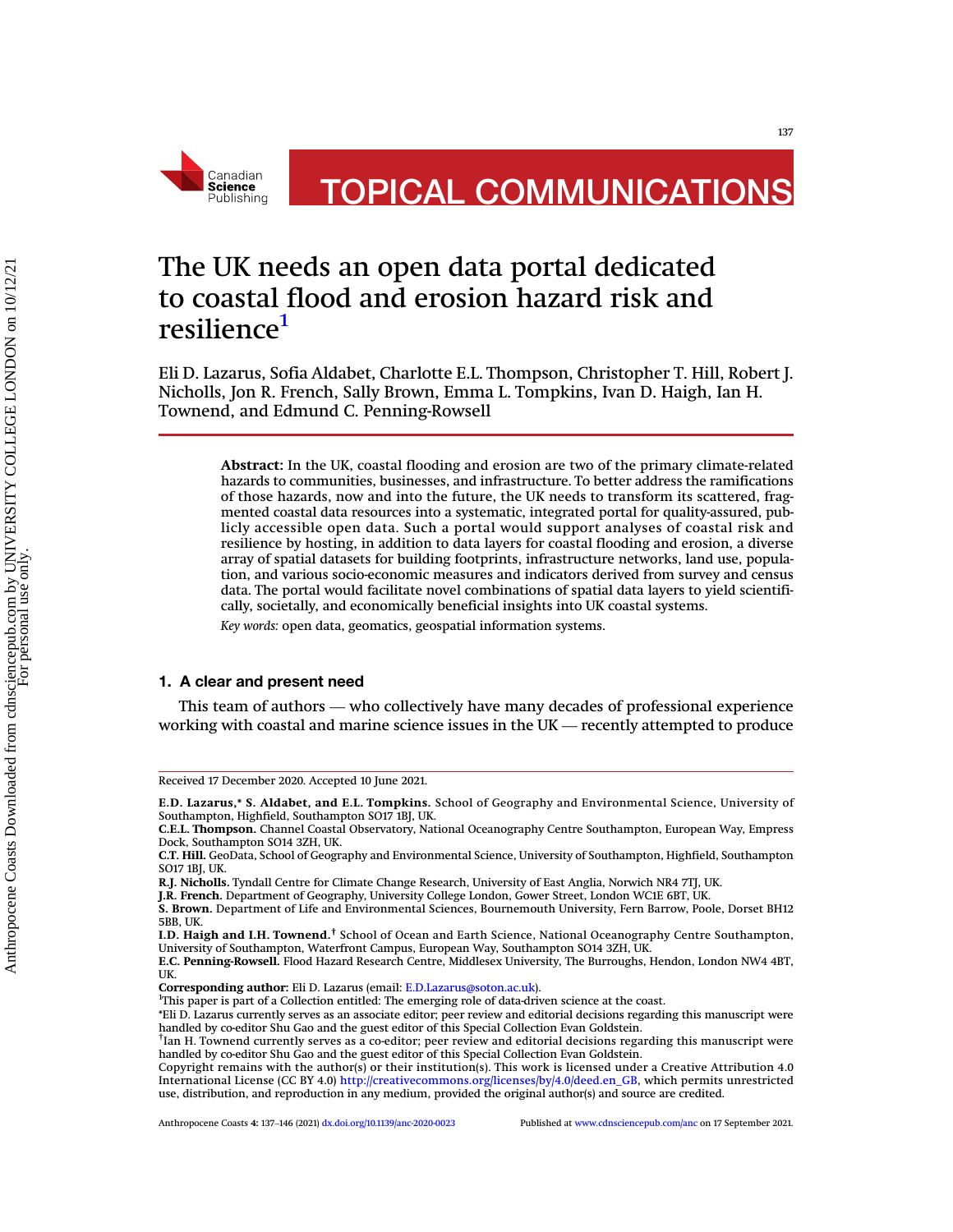a national-scale, quantitative, analytical map of risk from coastal flood and erosion hazard in England using existing open datasets. We found that this could not be done to our colleca national-scale, quantitative, analytical map of risk from coastal flood and erosion hazard<br>in England using existing open datasets. We found that this could not be done to our collec-<br>tive satisfaction — nor to the satis national workshop that we hosted. Difficulties stemmed from the availability, accessibility, and quality of the necessary datasets: gaps in the spatial data that precluded a national synthesis; proprietary and thus inaccessible data sets; inconsistent levels of spatial and temporal resolution; incompatible analytical methodologies between related datasets; and information that had simply never been gathered.

Analyses of risk and resilience to coastal hazard like the kind we attempted matter because, in the UK, flooding and coastal change are leading climate-related hazards to communities, businesses, and infrastructure ([CCC 2018](#page-7-0)). Managing the impacts of flooding and coastal change carries a heavy financial burden ([Penning-Rowsell 2015;](#page-8-0) [Uberoi and Priestley](#page-8-1) [2017](#page-8-1); [EA 2018\)](#page-7-1). Reports to UK Government on flood risk [\(Uberoi and Priestley 2017\)](#page-8-1) highlight the need for more maintenance spending on flood protection, efficiency savings to offset costs of new defences, and "value for money" analysis of local flood protection. The UK Department for Environment, Food & Rural Affairs (Defra) recently announced a project titled "Updating guidance on shoreline management plans: UK Coastal Database", motivated by the fact that "to date there is no record of the total loss of homes, land or infrastructure on the coast", and there exists no clear, systematic way to estimate what future losses might occur under different climate scenarios ([Defra 2020\)](#page-7-2). The Environment Agency has a statutory duty, per the Flood and Water Management Act of 2010, to develop and deliver a National Flood and Coastal Erosion Risk Management (FCERM) Strategy for England, which was recently revised [\(EA 2020](#page-7-3)a). In November 2020, the Environment Agency and Defra announced a £200 million Flood and Coastal Resilience Innovation Programme in England, which will fund competitively selected projects to run into 2027; FCERM was allocated a total budget of £5.2B from 2021 to 2027 ([EA/Defra 2020](#page-8-2)).

Our national analysis confirmed that England lacks the comprehensive, qualitycontrolled, compatible, and collated open datasets of coastal hazard, exposure, and defences required to assess spatial patterns of risk and resilience ( $Box$ ). Analysis of those patterns support data-driven, forward-looking decisions for sustainable management of current and future coastal systems. We emphasise open data, meaning data that anyone can access, use, and share, typically with attribution; "open access" typically connotes content, particularly publications, that might otherwise be restricted by a paywall; "open source" refers to source code under an open licence [\(OKF 2021](#page-8-3)). There are proprietary databases and data products maintained by the insurance industry, engineering consultancies, and private geospatial companies. There are also relevant datasets maintained by government agencies but not necessarily publicly available. In some cases, awareness of certain datasets (and their provenance) depends on the institutional knowledge of a handful of individuals nearing retirement. Many datasets that are available lack the completion and standardisation needed to systematically assess coastal risk or resilience ( $Box 2$ ). We found potentially relatable datasets that were not standardised or coordinated scattered across a fragmented network of organisations with responsibility for coastal protection and defences<br>infrastructure. Some datasets exist for one nation of the UK (e.g., England or Scotland) but<br>not the others, forcing certain compa infrastructure. Some datasets exist for one nation of the UK (e.g., England or Scotland) but not the others, forcing certain comparisons to end abruptly at political rather than geo-Infrastructure. Some datasets exist for one nation of the UK (e.g., England or Scotland) but<br>not the others, forcing certain comparisons to end abruptly at political rather than geo-<br>graphical boundaries. There are also pl standardised data products (e.g., benchmarked shoreline position) ready for data users. refined boundaries. There are also plentiful "raw" data sources available — historical maps, ho-rectified aerial imagery, lidar, bathymetry, and more — that are not yet processed into indardised data products (e.g., benchm

remote-sensing capabilities are already ensuring that more data are becoming available. Rather, this is a call for quality-assured, open data, as a catalyst not only for innovation in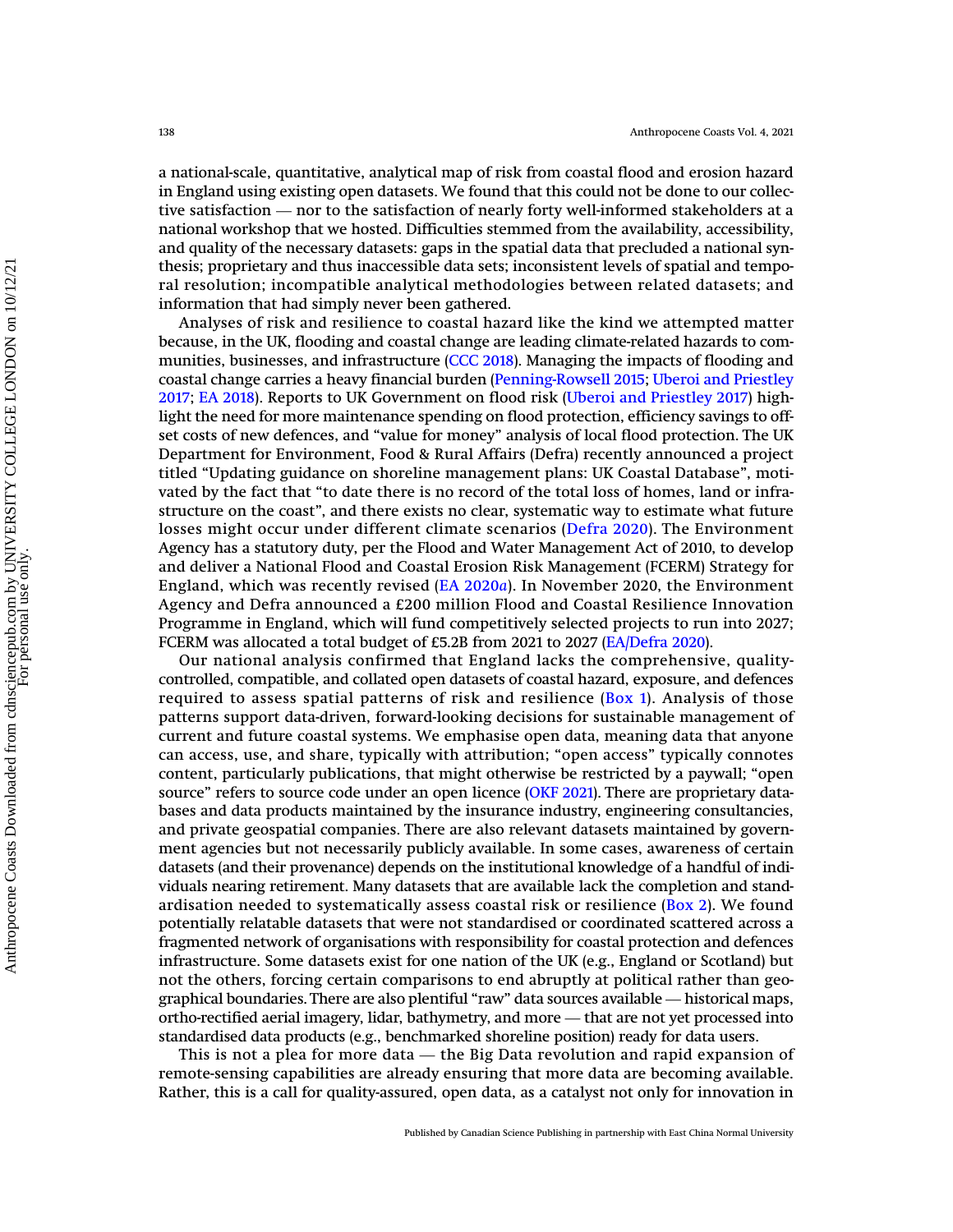### <span id="page-2-0"></span>Box 1. Defining coastal risk.

There are many ways to map risk from geohazards, but most combine probabilistic representations of physical hazard, exposure of assets or people, and (or) vulnerability.

Natural coastal phenomena such as storm-driven flooding and erosion are hazards when they threaten damage to human communities or environmental resources that people value ([Lavell et al. 2012\)](#page-8-4). Exposure may refer to people, infrastructure, and socio-economic and environmental assets that are subject to potential damage or loss in the event of a hazard occurrence. Vulnerability attempts to characterise ways in which exposed people and assets may be adversely affected by a hazard, especially where hazard impacts may have differential effects across a demographic mosaic ([Cutter and Emrich 2006](#page-7-6); [Lavell et al. 2012](#page-8-4); [NRC 2014\)](#page-8-5). and assets may be adversely affected by a hazard, especially where hazard impacts may have differential effects<br>across a demographic mosaic (Cutter and Emrich 2006; Lavell et al. 2012; NRC 2014).<br>Natural coastal systems, s

Natural coastal systems, such as beaches and marshes, can buffer some of the flood and storm impacts on mised by development pressures. As a result, on many developed coastlines around the world, engineered hazard protection plays an important role: infrastructure like "hard" seawalls or "soft" beach nourishment can buffer exposed populations and assets from all but very large-magnitude hazard events. Flood defences are built to a design standard of, for example, a 1:100 year flood event (0.01 likelihood of occurring each year). Seawalls might have an expected lifespan on the order of a century, whereas beach nourishment requires sustained, cyclical renourishment every few years. Seawalls might have an expected lifespan on the order of a century, whereas beach nourishment requires sustained, cyclical renourishment every few years.<br>Hazard protection alters the probabilistic distribution of hazard ev

Hazard protection alters the probabilistic distribution of hazard events [\(Werner and McNamara 2007\)](#page-9-0) and may effect" or the "safe-development paradox" [\(White 1945](#page-9-1); [Tobin 1995](#page-8-6); [Burby 2006](#page-7-7); [Di Baldassarre et al. 2015,](#page-7-8) [2018](#page-7-9); [Armstrong et al. 2016](#page-7-10); [Armstrong and Lazarus 2019](#page-7-11)). Spatial connectivity may add further complexity, if the failure of defences in one location results in damage at another, as can occur in many low-lying floodplains ([Wang et al. 2019\)](#page-9-2).

Quantifying coastal risk in some coastal regions, such as estuaries or large bays, may be especially challenging because flood hazard can arise from oceanographic (storm surges plus tides and (or) waves), fluvial (increased river discharge) and (or) pluvial (direct surface runoff) sources. Most existing flood risk assessments consider these main drivers of flooding separately, despite their intrinsic correlation. Depending on local geographic characteristics (which influence lag times between flooding drivers), "compound flood events" can result in disproportionately extreme impacts ([Wahl et al. 2018](#page-9-3); [Zscheischler et al. 2018](#page-9-4)). Compound events remain these main drivers of flooding separately, despite their intrinsic correlation. Depending on local geographic<br>characteristics (which influence lag times between flooding drivers), "compound flood events" can result in<br>disp seriously biases existing flood risk assessments.

analytical and fundamental scientific insight, but also for the delivery of coastal risk and resilience strategy and planning. The UK has an opportunity to take better care of the diverse coastal spatial datasets it already has developed, and to build the data-management infrastructure for new generations of spatial data products — including those from remotesensing technologies that are yet to be operationalised. A portal with open data dedicated to the component systems from which coastal flood and erosion risk emerge (i.e., not only characteristics of the coastal hazards, but also the assets and populations exposed and vulnerable to those hazards) needs to be regarded as an essential and achievable national resource and priority.

### 2. Examples of issues encountered with spatial datasets in England

The spatial scale of our attempt to evaluate coastal flooding and erosion hazard risk was effectively set by the most complete spatial coverage of coastal defences that we could source. A dataset of English coastal defences, both engineered and natural, is available through the Channel Coastal Observatory [\(CCO 2020](#page-7-4)b), and is based on the 1997 Coastal Protection Survey of England ([Coastal Protection Survey Dataset 1997](#page-7-5)) and aerial photography. Aside from extending only to England, the dataset is valuable but incomplete: for example, the dataset only includes open coastline and does not follow estuarine shorelines, despite the widespread presence of defences there; no beach-nourishment works are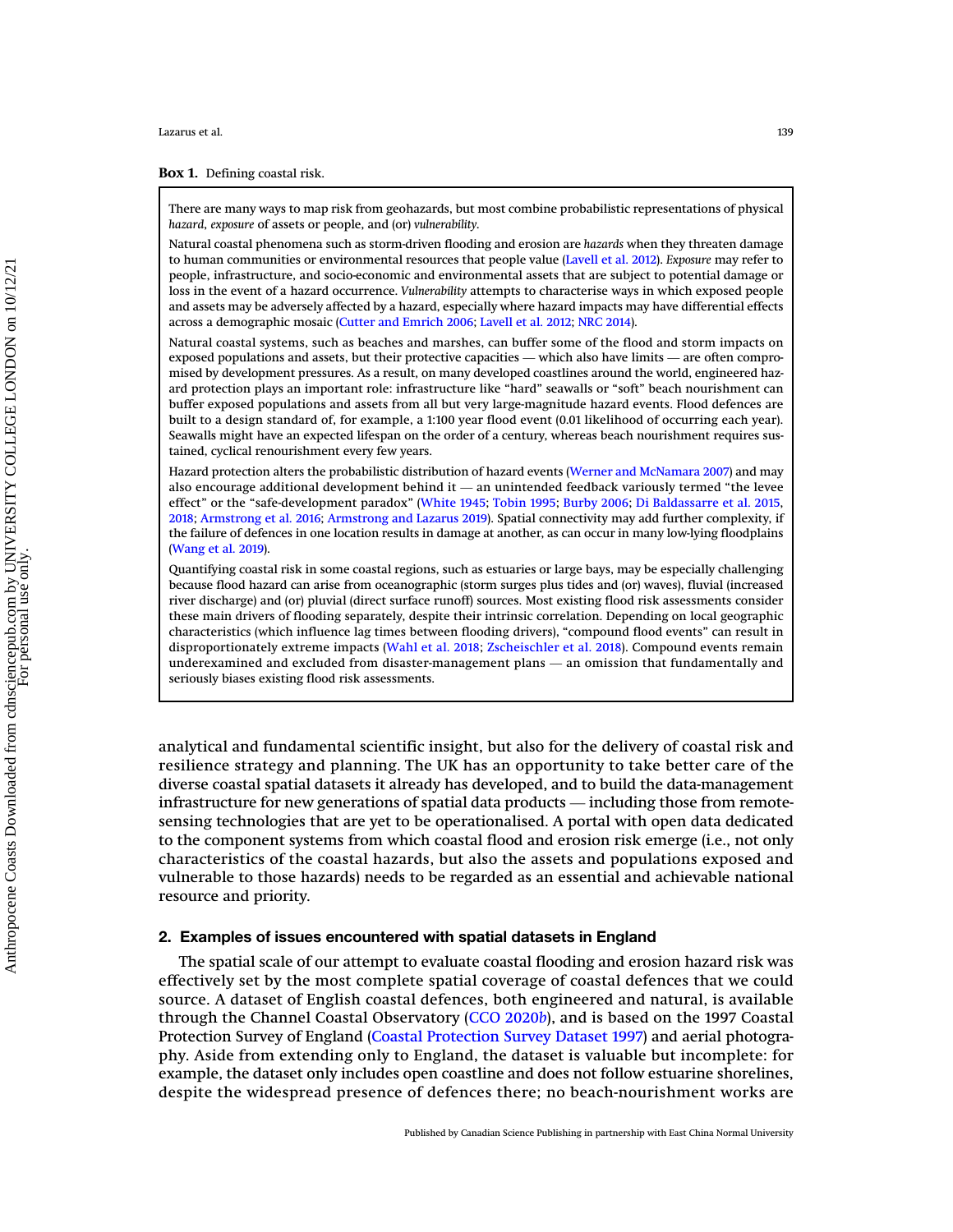### <span id="page-3-0"></span>Box 2. Completion and standardisation of dataset attributes.

Geospatial coastal datasets tend to be structured and managed differently by different local authorities and other agencies, making the collation and integration of data at the devolved-administration or UK-wide scale a challenging process. A basic dataset attribute that would aid integration is spatial coverage and spatial registration to a common basal reference. At present, coastal datasets do not necessarily include both the open coast and estuaries, for example. (Users can always exclude what they do not want, but they cannot include data that do not exist.) For datasets that track (or could track) changes over time, versions and metadata that are not recorded consistently — that is, according to a standardised protocol — ultimately hinder efforts to investigate evolving, spatially correlated relationships among hazard, exposure, and vulnerability.

We suggest that key coastal data to support UK coastal assessments might include the following:

- coastal physical characteristics, morphology and physiography and material
- coastal erosion/accretion datasets geospatial data and attribute data by erosion and accretion mechanism, reclamation
- coastal-defence data, record of defences over time, by type, condition, and maintenance actions, defended area
- natural defence types, structure, standards, and condition
- event records, by type (e.g., landslip, erosion, flooding), severity, and impact
- coastal setback actions/managed realignment/natural breaches, locations, extent and mechanisms
- assets/infrastructure defended, including buried infrastructure
- records of losses, by actions and costs incurred in response to erosion and flood
- monitoring types, responsibilities, and costs
- historic properties/development histories, by type
- location of planning policies for protection vs development, land cover, habitat, and land-use histories
- coastal community structure and historic records of demographic change and disadvantage (sensitivity and adaptive capacity)

included; nor does the dataset include records of defence installation, maintenance, functional condition, or repairs. We note that there is a national statutory requirement to maintain a registry of inland flood defences, but not coastal defences. Despite the ubiquity of beach-nourishment projects around the country, the UK lacks any comprehensive record of their application, cost, volume, or spatial extent. The review of European beachnourishment practices by [Hanson et al. \(2002\)](#page-8-7) is nearly two decades old, and unlike the US dataset maintained by the Program for the Study of Developed Shorelines [\(PSDS 2020\)](#page-8-8), its underlying dataset is not publicly available.

Given the extent to which readily erodible shorelines in England and the wider UK are constrained by coastal-defence infrastructure, information on hard and soft defences, and their management, is vital. In addition to the Coastal Protection Survey of England from 1997 ([Coastal Protection Survey Dataset 1997](#page-7-5)), there is the National Flood and Coastal Defence Database, now included within the Environment Agency's new Asset Information Management System, but this only includes assets under the auspices of the Environment Agency in England, omitting defences under other jurisdictions. The National Receptors Dataset likewise provides some information on assets and property at risk, but access is limited by a restricted licence [\(EA 2020](#page-7-12)b). The problem extends to other UK nations. Reporting for Scotland's recent comprehensive national assessment of coastal change ([Dynamic Coast](#page-7-13) [2020](#page-7-13)) notes that data availability for coastal defences around the Scottish coast is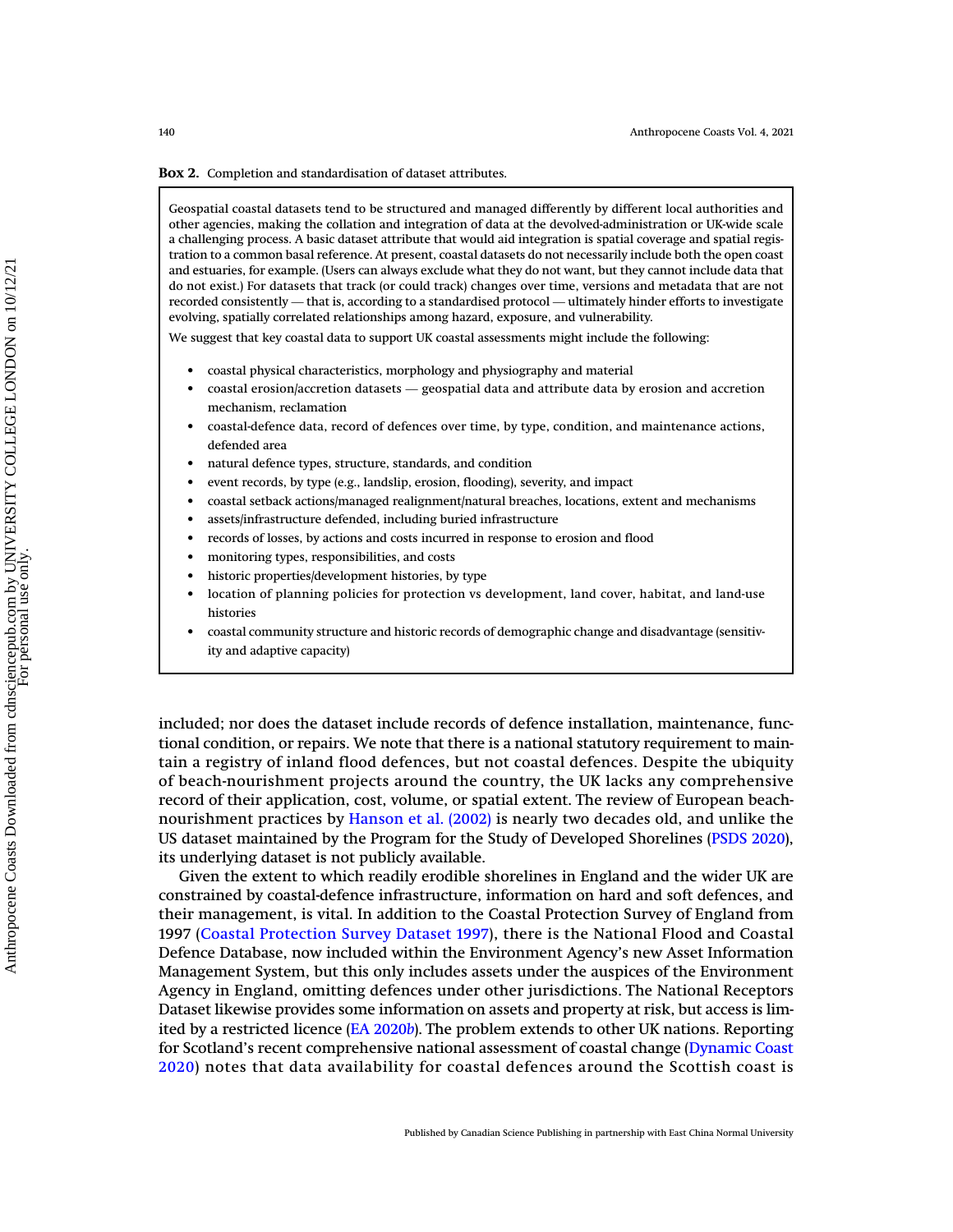"nationally patchy and has not yet been assimilated into a single and standardised dataset" ([Fitton et al. 2017\)](#page-8-9).

To address coastal-erosion hazard at a spatial scale that matched the coastal defences dataset for England, we ultimately used a Landsat-derived global dataset of shorelinechange trends ([Luijendijk et al. 2018](#page-8-10)) because it was the only resource that offered complete, standardised coverage of shoreline change at a spatial scale greater than sub-national regions. England-wide data ostensibly exist from the FutureCoast project ([FutureCoast](#page-8-11) [2002](#page-8-11)), but these are not in a readily accessible format and are approaching two decades of dormancy. The Environment Agency National Coastal Erosion Risk Map ([EA 2020](#page-7-14)c) comprises binned projections of future change based on past erosion rates, and thus as a data product is some steps removed from the data that underpin it.

To capture broad categories of flood likelihoods on coastal floodplains in the presence of current flood defences, we used the Environment Agency "Risk of Flooding by Rivers and Sea" dataset [\(EA 2020](#page-7-12)b). However, because that dataset does not include specific information about flood source (i.e., river or sea), we overlayed the "Flood Map for Planning (Rivers and Sea)" ([EA 2020](#page-7-15)d) to define areas of coastal floodplain susceptible to flooding from coastal, tidal and (or) fluvial events. Notably, the polygons that comprise these two dataset (EX 20200). However, because that takaset toes not include specific information about flood source (i.e., river or sea), we overlayed the "Flood Map for Planning (Rivers and Sea)" (EA 2020d) to define areas of coas (Rivers and Sea)" (EA 2020d) to define areas of coastal floodplain susceptible to flooding<br>from coastal, tidal and (or) fluvial events. Notably, the polygons that comprise these two<br>datasets — "Risk of Flooding by Rivers a flood defences and the latter does not. datasets — "Risk of Flooding by Rivers and Sea" and "Flood Map for Planning (Rivers and Sea)" — differ in their spatial extents because the former considers the influence of extant flood defences and the latter does not.<br>T

even having limited our analysis to England.

## 3. The data-management legacy of Shoreline Management Plans

Much of the impetus for a data-driven understanding of national coastal flood and erosion risk, is to gain an integrated vantage of regional Shoreline Management Plans (SMPs). Shoreline Management Plans are non-statutory, large-scale, long-term strategic plans that aim at reducing the risks of coastal flooding and erosion on population, infrastructures, and natural environments (Cooper et al. 20 aim at reducing the risks of coastal flooding and erosion on population, infrastructures, and natural environments ([Cooper et al. 2002\)](#page-7-16). The first generation of SMPs were developed coastline of England and Wales into 11 littoral cells and 46 sub-cells according to general patterns of alongshore sediment transport [\(Motyka and Brampton 1993;](#page-8-12) [Leafe et al. 1998](#page-8-13); [Cooper et al. 2002;](#page-7-16) [Nicholls et al. 2013\)](#page-8-14). The process of establishing the SMPs prompted recommendations for an improved evidence base of coastal change, which ultimately led to the creation of the National Network of Coastal Monitoring Programmes of England ([CCO 2020](#page-7-17)a). Revised between 2006 and 2011, 22 SMPs, subdivided into nearly 2000 Policy Units, presently cover the coastline of England and Wales. Shoreline Management Plans have also been applied to some reaches of Scotland's coast [\(Dynamic Coast 2020\)](#page-7-13).

Data compilation and analysis for previous rounds of coastal assessments in England and Wales, particularly in the late 1990s, were outsourced to consultants, but those datasets were largely lost or remain proprietary information, rather than being made publicly available. Different SMPs employed different consultants, introducing methodological disparities and differences in quality control ([Potts 1999\)](#page-8-15). Regional studies have used different methods of shoreline-change analysis, for example, without standardising to a common data framework, complicating the essential process of stitching regional datasets into a freely accessible, searchable national inventory. The recent Infrastructure UK review ([EA 2014](#page-7-18)) recognised the need for better asset data, to be supported by the Creating Asset Management Capacity (CAMC) programme, including improved records for defences, such as berm-crest levels and standard-of-protection. Five years later, recognition of that need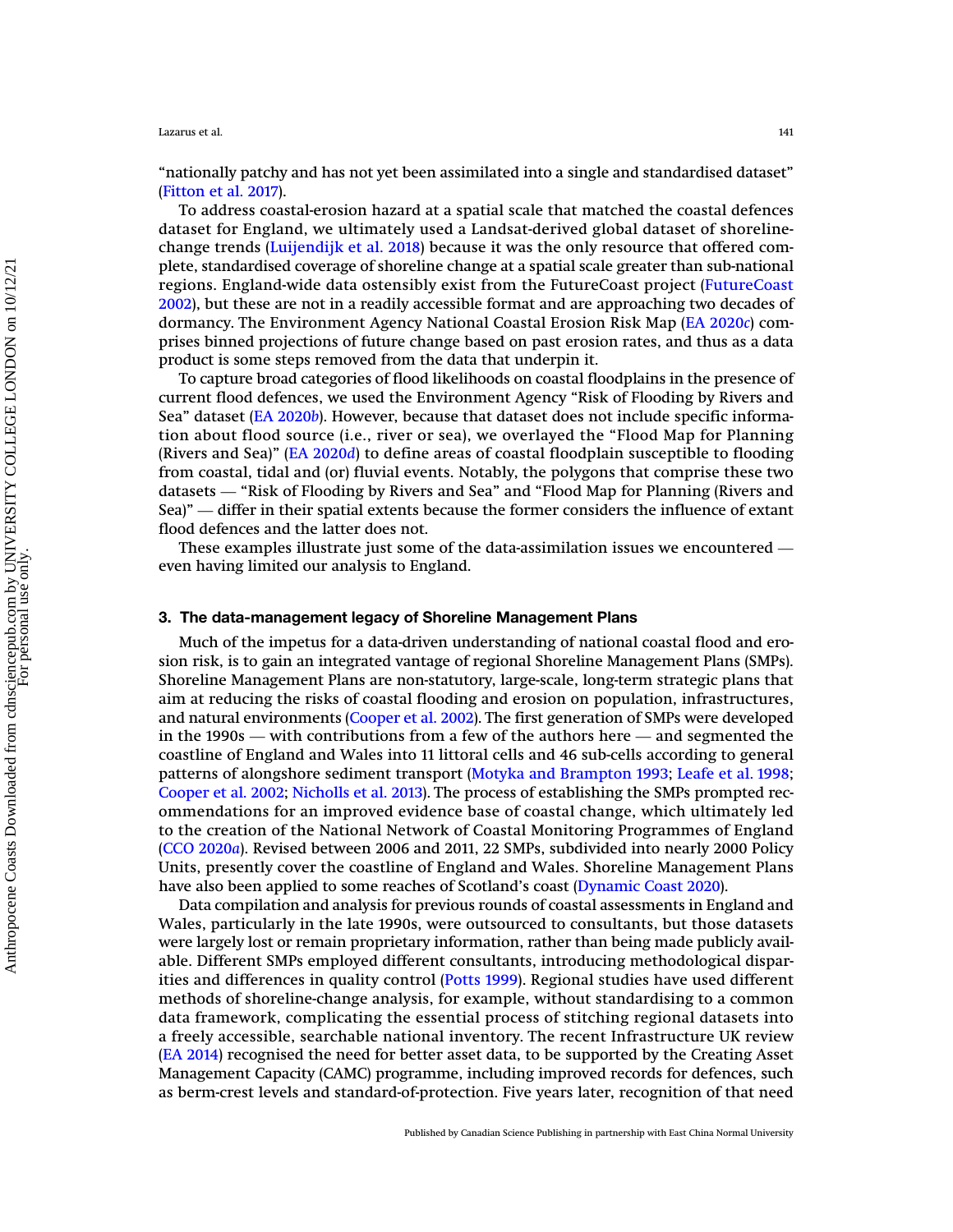has not yet translated into accessible, publicly available data products or a platform for <sup>142</sup><br>has not yet translated into accessible, publicly available data pro<br>them — though user communities of coastal data remain hopeful.

For now, separate databases for different jurisdictions, the lack of integrated datasets from local to national scales, inconsistent data protocols, and the patchiness of public availability present significant hurdles to any transparent and reproducible analysis of UK coastal flood and erosion risk using open data. Availability of baseline coastal data has been highlighted by the UK Geospatial Commission as a national spatial data infrastructure need ([Geospatial Commission 2019](#page-8-16); [Admiralty Marine Data Portal 2020\)](#page-7-19). Further work is planned through the UK Hydrographic Office (UKHO) to support the greater understanding of the British coastline via the Coastal Zone Mapping Project ([UKHO 2020](#page-9-5)). This initiative is currently specifying best-practice and collating an understanding of needs and auditing current data "so that integration, discoverability and access to this data can be improved" ([UKHO 2020\)](#page-9-5). In addition, the UKHO has developed an automated mapping of the present coastline from Sentinel 2 satellite data, which will provide an updated framework for coastal mapping and open data. National agencies and regional groups are developing their own platforms of standardised, open data for coastal environments and coastal change, such as the Regional Flood and Coastal Committees (RFCC) Decision Support Tool, which provides web-based applications for the East Anglia RFCC region [\(RFCC 2020](#page-8-17)), and the data resources from the National Coastal Change Assessment in Scotland [\(Dynamic Coast 2020\)](#page-7-13), which were created as an evidence base for strategic management [\(Hansom et al. 2017\)](#page-8-18). provides web-based applications for the East Ana<br>resources from the National Coastal Change Asse<br>which were created as an evidence base for strat<br>4. From risk to resilience — a portal imagined

Using open data with common standards to develop a more holistic, multi-dimensional perspective of coastal risk can reinforce policy instruments of coastal management in a world where sea-level rise and climate change are recognised as a growing threat to livelihoods and lives [\(Rumson and Hallet 2018](#page-8-19)). Beyond risk, there is growing interest in measuring and enhancing resilience to coastal hazards ([Rosati et al. 2015](#page-8-20); [Masselink and Lazarus](#page-8-21) [2019](#page-8-21); [Townend et al. 2021\)](#page-8-22). If risk represents systemic exposure to disruption by a hazard, then resilience extends to how a system anticipates and recovers from disruption. While there are a set of established metrics for risk, metrics for resilience are still taking shape ([Masselink and Lazarus 2019\)](#page-8-21). The data portal proposed here will greatly facilitate the development of such metrics, which are multi-dimensional, requiring stakeholder valuation and multi-criteria analysis (e.g., [Townend et al. 2021\)](#page-8-22).

In the UK, some coastal data acquisition, processing, and analysis is undertaken and archived by the National Network of Regional Coastal Monitoring Programmes of England and the British Geological Survey. The Environment Agency — and its equivalents in the British Geological Survey. The Environment Agency — and its equivalents in the British Geological Survey. The Environment Agency — and In the UK, some coastal data acquisition, processing, and analysis is undertaken and<br>archived by the National Network of Regional Coastal Monitoring Programmes of England<br>and the British Geological Survey. The Environment of surveying, remote sensing, and data analysis. Independent research teams funded by national research councils also generate new coastal geospatial datasets, including repeated high-resolution imagery, topographic and bathymetric scans, and surveys of coastal ecological biodiversity. Where public money is spent on data-generating projects via national funding bodies, a framework for the provision and management of open data could ensure national standards across datasets, rapidly integrate new datasets into the national catalogue, generate simple but valuable products from these data (e.g., shorelines from orthophotos and structure-from-motion terrains). Network of Regional Coastal Monitoring Programmes of England is an obvious host —<br>Network of Regional Coastal Monitoring Programmes of England is an obvious host —<br>Network of Regional Coastal Monitoring Programmes of Engla

To integrate these and other coastal data sources, both archival and new, the National although quality control, standardisation, and geospatial analysis (e.g., systematic shoreline delineation) are resource-intensive activities. But to support analyses of coastal risk and potentially coastal resident coastal resident and solices, both archival and new, the National<br>Network of Regional Coastal Monitoring Programmes of England is an obvious host —<br>although quality control, standardisation, an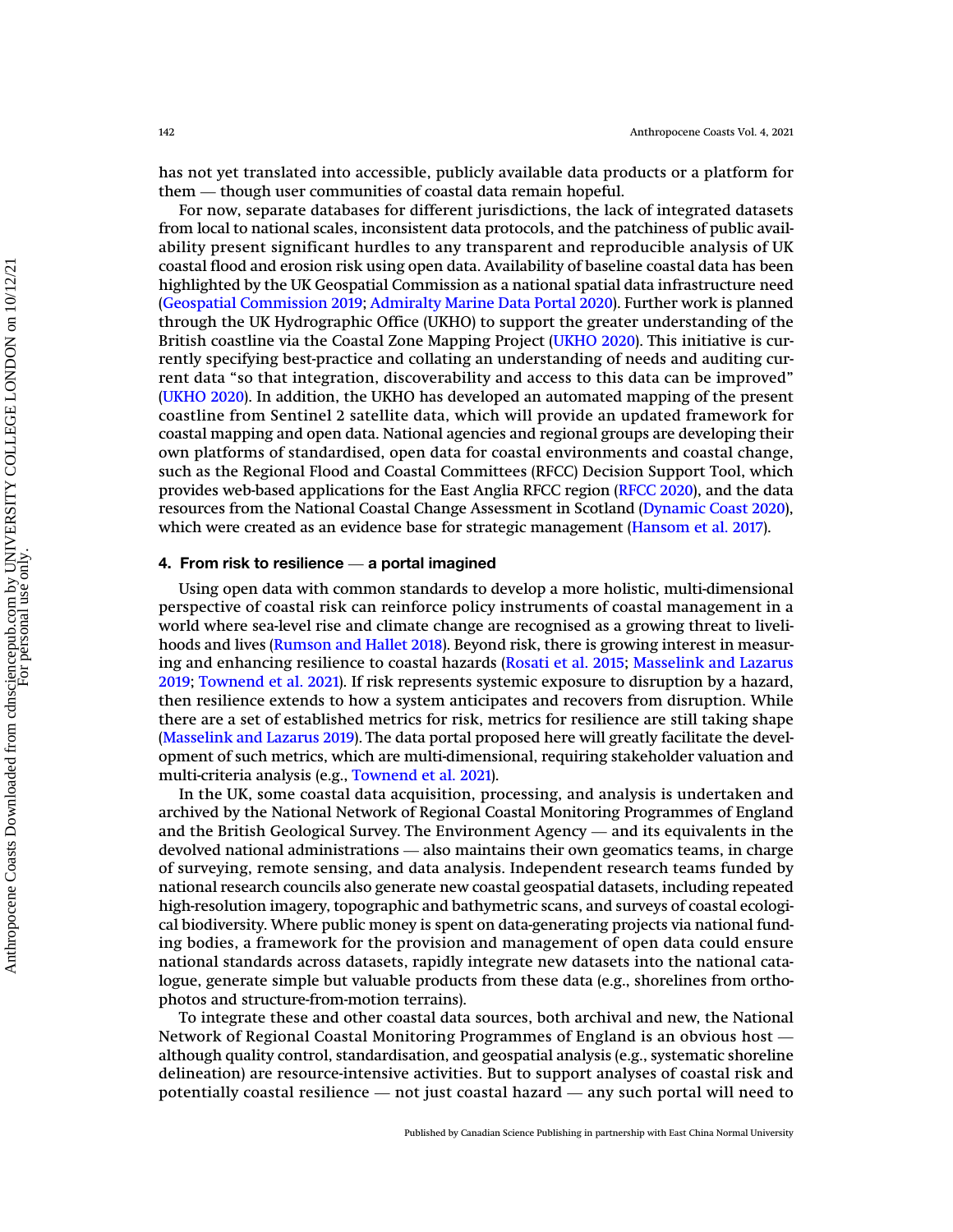integrate a wide array of spatial datasets for building footprints, infrastructure networks, land use, heritage sites, ecosystem services, population, and various socio-economic measures and indicators derived from survey and census data. The portal could ensure that different datasets could be readily and reliably downloaded and integrated to facilitate novel analyses of spatial relationships of interest to a given user.

One example of new, value-added data resources that such a portal could provide would be layers of housing footprints, infrastructure, transportation networks, and coastal defences digitised from detailed (1:2500) historical maps, of which the UK has a rich catalogue. Such a resource would enable quantitative assessments of how patterns of coastal risk have evolved in space and time. These patterns could be linked to datasets derived from census data, such as indices of social disadvantage at the coast ([UK Parliament HL 2019](#page-9-6)), and to historic hazard events, such as data archived by SurgeWatch [\(Haigh et al. 2017](#page-8-23)). The data portal such a resource would chable quantitative assessments of now patterns of coastal risk have<br>evolved in space and time. These patterns could be linked to datasets derived from census<br>data, such as indices of social disadvant beaches, tidal wetlands — that may be impacted by human activities, given that changes beaches, tidal wetlands — that may be impacted by human activities, given that changes beaches, tidal wetlands — that may be impacted b in the states and behaviours of those natural systems can affect, and be affected by, engineered interventions. By including coastal physical topography, management units such as mapped floodplains, and administrative units such as post codes and local authorities, beaches, than weblands — that may be impacted by hannah activities, given that enanges<br>in the states and behaviours of those natural systems can affect, and be affected by, engi-<br>neered interventions. By including coastal users would be free to define the coastal zone according to their specific focus  $-$  by some fixed shoreline, or a threshold elevation, or official delineation  $-$  and pursue anything from local case studies to regional comparisons to a national assessment. Moreover, users could select from different data levels (e.g., raw imagery, post-processed/simplified layers, value-added analytics), spatial scales, and temporal series, depending on their analytical needs.

### 5. Realising a resource

One existing model of a standardised, searchable, freely accessible platform for coastal 5. Realising a resource<br>One existing model of a standardised, searchable, freely accessible platform for coastal<br>datasets — national-scale coverage of sea-level rise impacts and short- and long-term shoreline change, along with hurricane strikes and geomorphic forecasts of storm-driven One existing model of a standardised, searchable, freely accessible platform for coastal<br>datasets — national-scale coverage of sea-level rise impacts and short- and long-term shore-<br>line change, along with hurricane strik forced by the USGS EarthExplorer ([USGS 2020](#page-9-8)b). Other examples include coastal portals for Scotland ([Dynamic Coast 2020](#page-7-13)), Belgium ([Flanders Marine Institute 2020\)](#page-8-24), and the Netherlands ([Rijkswaterstaat 2020\)](#page-8-25). The European Topic Centre on Inland, Coastal and Marine waters, an international consortium working with the European Environment Agency, has likewise highlighted a vision for the assimilation of coastal datasets ([ETC-ICM](#page-8-26) [2020](#page-8-26)). Our concept of an open-data portal aligns with and encourages the ambitions articulated in a recent strategy document by the Environment Agency for a revamped National Flood Risk Assessment tool that would use an open-data framework to provide "a single picture of flood and coastal risk" [\(EA 2020](#page-7-3)a). That a government agency, or agency partner, serve as host is not an essential requirement here; a willing and able third-sector organisation could conceivably support an open-access portal. But having already funded the acquisition of many of these coastal datasets, the UK government has a clear vested interest in guaranteeing their fruition as a public good [\(Nagaraj et al. 2020\)](#page-8-27). We also leave conceptual room for the possibility that user involvement in a coastal open-data portal could evolve to enable active data production by users, such as a quality-assured, open-source platform on which users might add, update, and download data layers within an integrative framework (e.g., OpenStreetMap: <https://www.openstreetmap.org/about>).

With an open-data portal for risk and resilience to coastal flood and erosion hazard, exciting new analytical outcomes and insights could emerge from users creating novel combinations and analyses of spatial datasets, facilitated by robust data management. Unanticipated scientific insights into UK coastal systems may better support existing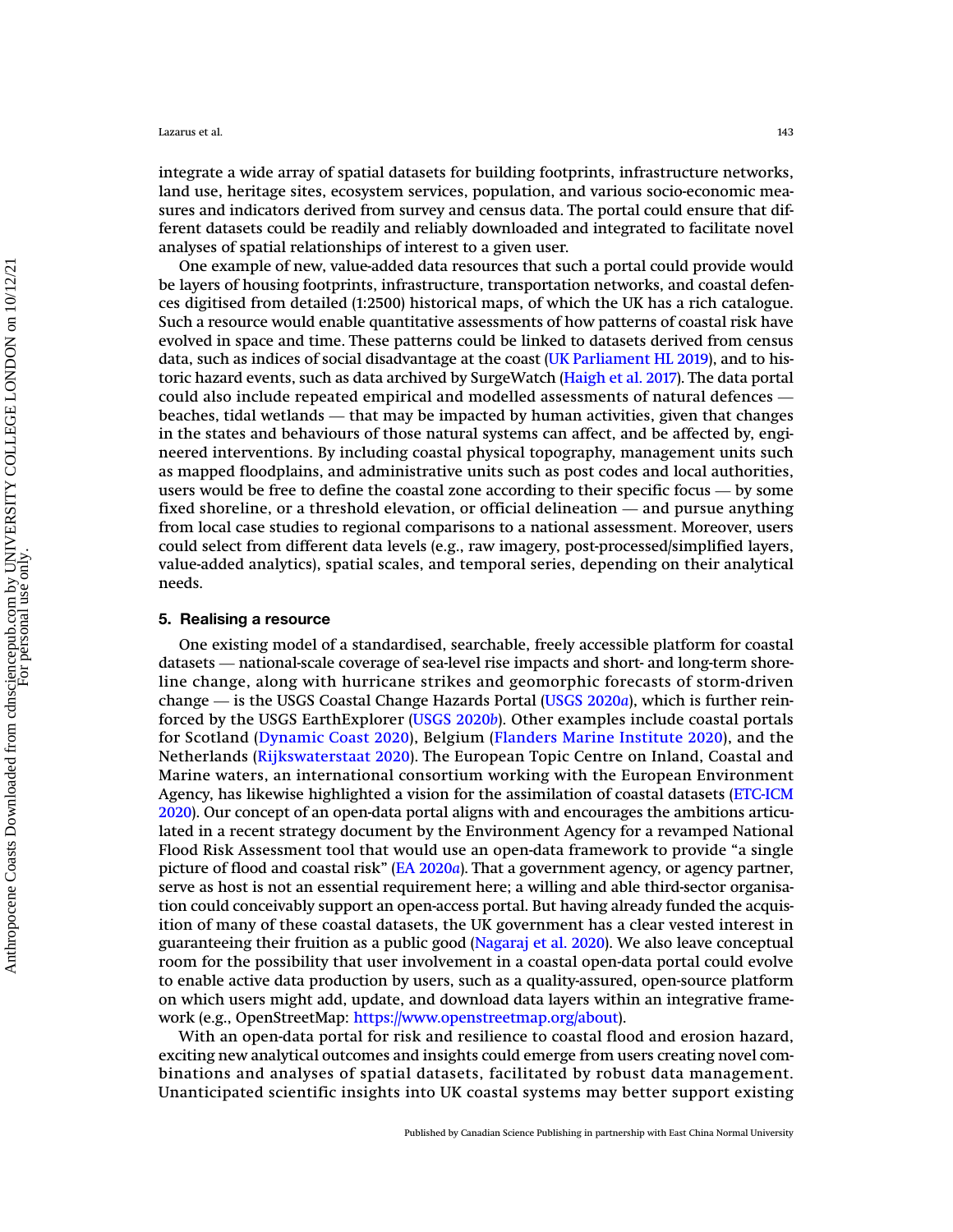monitoring and assessment initiatives, and motivate novel research programmes. The<br>portal for which we advocate would not only comprise a public good unto itself, but also en-<br>able societal and economic benefits of innovat portal for which we advocate would not only comprise a public good unto itself, but also enable societal and economic benefits of innovation and discovery from analysis of those data

### Acknowledgements

The authors are grateful for support from the Strategic Priorities Fund UK Climate Resilience Programme through UK Research & Innovation award NE/S016651/1, and a Southampton Marine and Maritime Institute (SMMI) Doctoral Studentship to S.A.

### <span id="page-7-19"></span>References

- <span id="page-7-11"></span>Admiralty Marine Data Portal. 2020. Available from https://data.admiralty.co.uk/portal/apps/sites/#/marine-data-<br>portal [accessed December 2020].<br>Armstrong, S.B., and Lazarus, E.D. 2019. Masked shoreline erosion at large s [portal](https://data.admiralty.co.uk/portal/apps/sites/#/marine-data-portal) [accessed December 2020].
- <span id="page-7-10"></span>Armstrong, S.B., and Lazarus, E.D. 2019. Masked shoreline erosion at large spatial scales as a collective effect of
- <span id="page-7-7"></span>Armstrong, S.B., Lazarus, E.D., Limber, P.W., Goldstein, E.B., Thorpe, C., and Ballinger, R.C. 2016. Indications of a beach nourishment. Earth's Future, 7(2): 74–84. doi:10.1029/2018EF001070.<br>19 rmstrong, S.B., Lazarus, E.D., Limber, P.W., Goldstein, E.B., Thorpe, C., and Ballinger, R.C. 2016. Indications of a<br>19 positive feedback between doi:[10.1002/2016EF000425.](http://dx.doi.org/10.1002/2016EF000425)
- <span id="page-7-17"></span>Burby, R.J. 2006. Hurricane Katrina and the paradoxes of government disaster policy: Bringing about wise governmental decisions for hazardous areas. Ann. Am. Acad. Pol. Soc. Sci. 604(1): 171-191. doi[:10.1177/00027](http://dx.doi.org/10.1177/0002716205284676) [16205284676](http://dx.doi.org/10.1177/0002716205284676).
- <span id="page-7-4"></span>Channel Coastal Observatory (CCO). 2020a. Regional coastal monitoring programmes. Available from [https://](https://www.channelcoast.org/) [www.channelcoast.org/](https://www.channelcoast.org/) [accessed December 2020].

<span id="page-7-5"></span>Channel Coastal Observatory (CCO). 2020b. National defences 2014 (dataset). Available from [https://](https://www.channelcoast.org/ccoresources/shapefiles/) [www.channelcoast.org/ccoresources/shapefiles/](https://www.channelcoast.org/ccoresources/shapefiles/) [accessed December 2020].

- <span id="page-7-0"></span>Coastal Protection Survey Dataset. 1997. Available from <https://discovery.nationalarchives.gov.uk/details/r/C10806> [accessed December 2020].
- <span id="page-7-16"></span>Committee on Climate Change (CCC). 2018. Managing the coast in a changing climate. Available from [https://](https://www.theccc.org.uk/publication/managing-the-coast-in-a-changing-climate/) [www.theccc.org.uk/publication/managing-the-coast-in-a-changing-climate/](https://www.theccc.org.uk/publication/managing-the-coast-in-a-changing-climate/) [accessed December 2020]. <sub>l</sub>accessed December 2020].<br>ommittee on Climate Change (CCC). 2018. Managing the coast in a changing climate. Available from htt<br>www.thecc.org.uk/publication/managing-the-coast-in-a-changing-climate/ [accessed December 202
- <span id="page-7-2"></span>Cooper, N.J., Barber, P.C., Bray, M.J., and Carter, D.J. 2002. Shoreline management plans: A national review and engi-
- <span id="page-7-6"></span>Cutter, S.L., and Emrich, C.T. 2006. Moral hazard, social catastrophe: The changing face of vulnerability along the hurricane coasts. Ann. Am. Acad. Pol. Soc. Sci. 604: 102-112. doi:10.1177/0002716205285515. www.theccc.org.uk/publication/managing-the-coast-in-a-changing-climate/ [accessed Decen<br>ooper, N.J., Barber, P.C., Bray, M.J., and Carter, D.J. 2002. Shoreline management plans: A na<br>neering perspective. Proc. Inst. Civ. E neering perspective. Proc. Inst. Civ. Eng.: Water Marit. Eng. 154(3): 221–228. doi:10.1680/wame.2002.154.3.221.<br>Cutter, S.L., and Emrich, C.T. 2006. Moral hazard, social catastrophe: The changing face of vulnerability alon
- <span id="page-7-9"></span>Defra. 2020. Updating guidance on shoreline management plans: UK Coastal Database (FD2720a).
- <span id="page-7-8"></span>1 Baldassarre, G., Vigilone, A., Carr, G., Kull, L., Yan, K., Brandimarte, L., and Bloschl, G. 2015. Debates —<br>Perspectives on socio-hydrology: Capturing feedbacks between physical and social processes. Water Resour. Res.<br> nurricane coasts. Ann. Am. Acad. Pol. Soc. 5<br>efra. 2020. Updating guidance on shoreline<br>i Baldassarre, G., Viglione, A., Carr, G., K<br>Perspectives on socio-hydrology: Capturing<br>**51**(6): 4770–4781. doi[:10.1002/2014WR016416.](http://dx.doi.org/10.1002/2014WR016416) 51(6): 4770–4781. doi:10.1002/2014WR016416.<br>Di Baldassarre, G., Kreibich, H., Vorogushyn, S., Aerts, J., Arnbjerg-Nielsen, K., Barendrecht, M., et al. 2018. HESS
- <span id="page-7-13"></span>Opinions — An interdisciplinary research agenda to explore the unintended consequences of structural flood<br>protection. Hydrol. Earth Syst. Sci. 22(11): 5629–5637. doi:[10.5194/hess-22-5629-2018](http://dx.doi.org/10.5194/hess-22-5629-2018).
- <span id="page-7-18"></span>Dynamic Coast. 2020. Dynamic Coast: Scotland's Coastal Change Assessment. Available from [http://www.](http://www.dynamiccoast.com/index.html) [dynamiccoast.com/index.html](http://www.dynamiccoast.com/index.html) [accessed December 2020].
- <span id="page-7-1"></span>Environment Agency (EA). 2014. Flood and coastal risk management (FCRM) maintenance review: IUK client working group — Peer review. Available from [https://www.parliament.uk/globalassets/documents/commons](https://www.parliament.uk/globalassets/documents/commons-committees/environmental-audit/correspondence/flood-coastal-risk-management-maintenance-review.pdf)[committees/environmental-audit/correspondence/flood-coastal-risk-management-maintenance-review.pdf](https://www.parliament.uk/globalassets/documents/commons-committees/environmental-audit/correspondence/flood-coastal-risk-management-maintenance-review.pdf) [accessed December 2020].
- <span id="page-7-3"></span>Environment Agency (EA). 2018. Estimating the economic costs of the winter floods 2015 to 2016. LIT 10736. Available from <https://www.gov.uk/government/publications/floods-of-winter-2015-to-2016-estimating-the-costs> [accessed December 2020].
- <span id="page-7-12"></span>Environment Agency (EA). 2020a. National flood and coastal erosion risk management strategy for England. Available from [https://www.gov.uk/government/publications/national-flood-and-coastal-erosion-risk](https://www.gov.uk/government/publications/national-flood-and-coastal-erosion-risk-management-strategy-for-england--2)[management-strategy-for-england](https://www.gov.uk/government/publications/national-flood-and-coastal-erosion-risk-management-strategy-for-england--2)–2 [accessed December 2020].<br>Environment Agency (EA). 2020b. Risk of flooding from rivers and sea (dataset) — Key summary information. accessed December 2020].<br>Environment Agency (EA). 2020a. National flood and coastal erosion risk management strategy for England.<br>Available from https://www.gov.uk/government/publications/national-flood-and-coastal-erosion
- <span id="page-7-14"></span>Available from [https://data.gov.uk/dataset/50545819-8149-4999-9d9f-c082e7234257/risk-of-flooding-from-rivers](https://data.gov.uk/dataset/50545819-8149-4999-9d9f-c082e7234257/risk-of-flooding-from-rivers-and-sea-key-summary-information)[and-sea-key-summary-information](https://data.gov.uk/dataset/50545819-8149-4999-9d9f-c082e7234257/risk-of-flooding-from-rivers-and-sea-key-summary-information) [accessed December 2020]. management-strategy-for-england--2 [accessed December 2020].<br>Environment Agency (EA). 2020b. Risk of flooding from rivers and sea (dataset) — Key summary information.<br>Available from https://data.gov.uk/dataset/50545819-814
- <span id="page-7-15"></span>Available from [https://data.gov.uk/dataset/7564fcf7-2dd2-4878-bfb9-11c5cf971cf9/national-coastal-erosion-risk](https://data.gov.uk/dataset/7564fcf7-2dd2-4878-bfb9-11c5cf971cf9/national-coastal-erosion-risk-mapping-ncerm-national-2018-2021)[mapping-ncerm-national-2018-2021](https://data.gov.uk/dataset/7564fcf7-2dd2-4878-bfb9-11c5cf971cf9/national-coastal-erosion-risk-mapping-ncerm-national-2018-2021) [accessed December 2020]. and-sea-key-summary-information [accessed December 2020].<br>Environment Agency (EA). 2020c. National Coastal Erosion Risk Mapping (NCERM) — National (2018–2021) (dataset)<br>Available from https://data.gov.uk/dataset/7564fcf7-2
- [https://data.gov.uk/dataset/bed63fc1-dd26-4685-b143-2941088923b3/flood-map-for-planning-rivers-and-sea-flood](https://data.gov.uk/dataset/bed63fc1-dd26-4685-b143-2941088923b3/flood-map-for-planning-rivers-and-sea-flood-zone-3)[zone-3](https://data.gov.uk/dataset/bed63fc1-dd26-4685-b143-2941088923b3/flood-map-for-planning-rivers-and-sea-flood-zone-3) [accessed December 2020].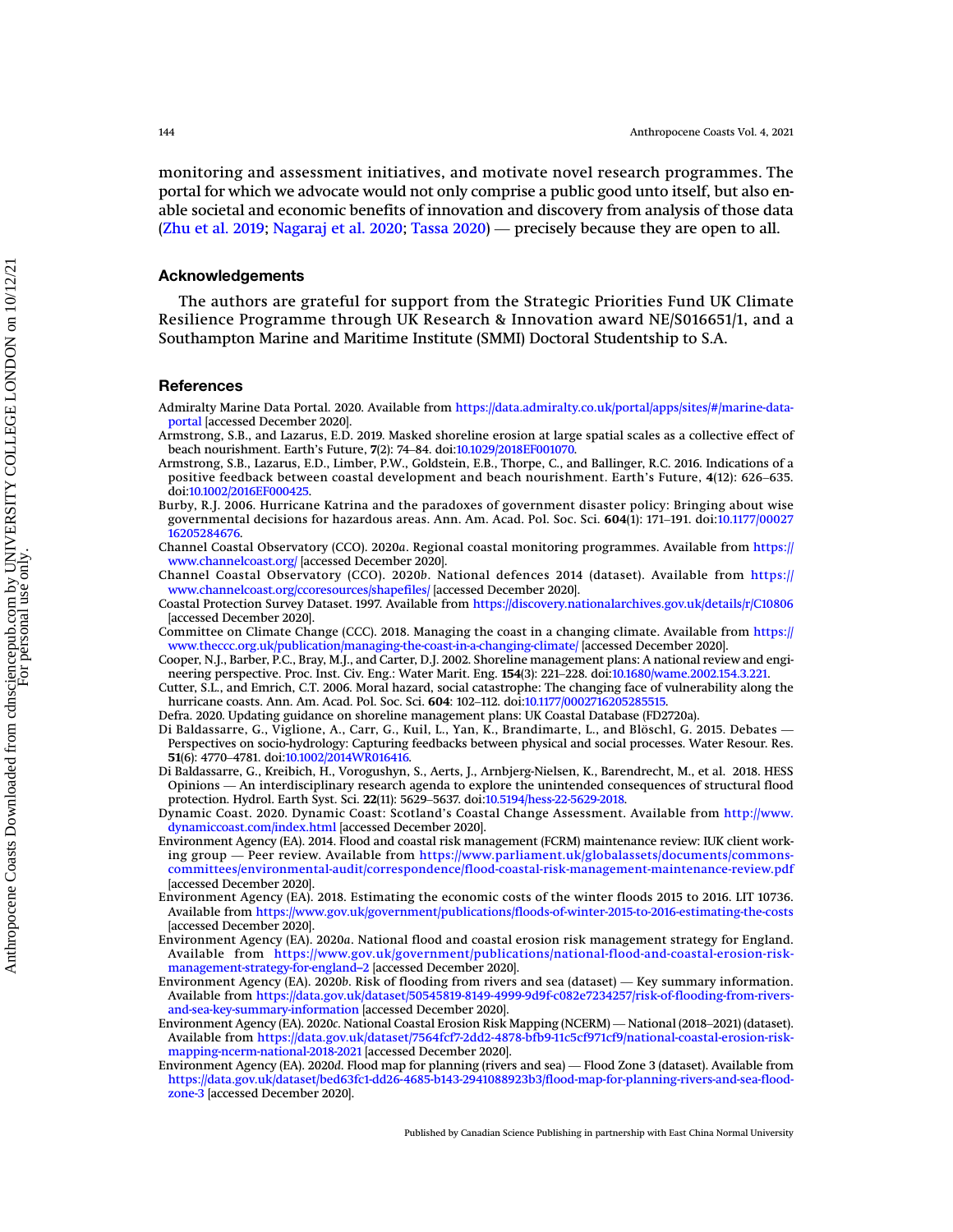- <span id="page-8-2"></span>Environment Agency and Defra (EA/Defra). 2020. Guidance: Flood and coastal resilience innovation programme. Available from <https://www.gov.uk/guidance/flood-and-coastal-resilience-innovation-programme> [accessed December 2020].
- <span id="page-8-26"></span>European Topic Centre on Inland, Coastal and Marine Waters (ETC-ICM). 2020. Available from [https://](https://www.eionet.europa.eu/etcs/etc-icm) [www.eionet.europa.eu/etcs/etc-icm](https://www.eionet.europa.eu/etcs/etc-icm) [accessed December 2020].
- <span id="page-8-9"></span>Fitton, J.M., Hansom, J.D., and Rennie, A.F. 2017. Dynamic Coast — National Coastal Change Assessment: Defence asset database. CRW2014/2. Available from [http://www.dynamiccoast.com/files/reports/NCCA%20-%20Defence%](http://www.dynamiccoast.com/files/reports/NCCA20-20Defence20Asset20Database.pdf) [20Asset%20Database.pdf](http://www.dynamiccoast.com/files/reports/NCCA20-20Defence20Asset20Database.pdf) [accessed December 2020].
- <span id="page-8-24"></span>Flanders Marine Institute. 2020. Datasets Belgian coast and sea. Available from [http://www.vliz.be/en/datasets](http://www.vliz.be/en/datasets-belgian-coast-and-sea)[belgian-coast-and-sea](http://www.vliz.be/en/datasets-belgian-coast-and-sea) [accessed December 2020].
- <span id="page-8-11"></span>FutureCoast. 2002. FutureCoast project: Defra 2002; Environment Agency 2018. Available from [https://](https://www.channelcoast.org/ccoresources/futurecoast/) [www.channelcoast.org/ccoresources/futurecoast/](https://www.channelcoast.org/ccoresources/futurecoast/) [accessed December 2020].
- <span id="page-8-16"></span>Geospatial Commission. 2019. Geospatial Commission: Call for evidence response questionnaire. Available from [https://assets.publishing.service.gov.uk/government/uploads/system/uploads/attachment\\_data/file/804285/](https://assets.publishing.service.gov.uk/government/uploads/system/uploads/attachment_data/file/804285/CfeEresponses1.pdf) [CfeEresponses1.pdf](https://assets.publishing.service.gov.uk/government/uploads/system/uploads/attachment_data/file/804285/CfeEresponses1.pdf) [accessed December 2020].
- <span id="page-8-23"></span>Crefresponses1.pdf |accessed December 2020].<br>Haigh, I.D., Ozsoy, O., Wadey, M.P., Nicholls, R.J., Gallop, S.L., Wahl, T., and Brown, J.M. 2017. An improved database<br>of coastal flooding in the United Kingdom from 1915 to 20 of coastal flooding in the United Kingdom from 1915 to 2016. Sci. Data, 4: 170100. doi[:10.1038/sdata.2017.100.](http://dx.doi.org/10.1038/sdata.2017.100) PMID:[28763054](http://www.ncbi.nlm.nih.gov/pubmed/28763054).<br>Hansom, J.D., Fitton, J.M., and Rennie, A.F. 2017. Dynamic coast — National Coastal Change Assessment: National
- <span id="page-8-18"></span>overview. CRW2014/2. Available from [http://www.dynamiccoast.com/files/reports/NCCA%20-%20National%](http://www.dynamiccoast.com/files/reports/NCCA20-20National20Overview.pdf) [20Overview.pdf](http://www.dynamiccoast.com/files/reports/NCCA20-20National20Overview.pdf) [accessed December 2020].
- <span id="page-8-7"></span>Hanson, H., Brampton, A., Capobianco, M., Dette, H.H., Hamm, L., Laustrup, C., et al. 2002. Beach nourishment projects, practices, and objectives — A European overview. Coastal Eng. <sup>47</sup>(2): 81–111. doi[:10.1016/S0378-3839\(02\)00122-9](http://dx.doi.org/10.1016/S0378-3839(02)00122-9).
- <span id="page-8-4"></span>Lavell, A., Oppenheimer, M., Diop, C., Hess, J., Lempert, R., Li, J., et al. 2012. Climate change: New dimensions in disaven, A., Oppennemer, M., Diop, C., Hess, J., Lempert, K., Li, J., et al. 2012. Chinate change: New dimensions in dis-<br>aster risk, exposure, vulnerability, and resilience. In Managing the risks of extreme events and disast advance climate change adaptation. Edited by C.B. Field, V. Barros, T.F. Stocker, D. Qin, D.J. Dokken, K.L. Ebi, et al. A Special Report of Working Groups I and II of the Intergovernmental Panel on Climate Change (IPCC).
- <span id="page-8-13"></span>Leafe, R., Pethick, J., and Townend, I. 1998. Realizing the benefits of shoreline management. Geogr. J. <sup>164</sup>: 282–290. doi:[10.2307/3060617.](http://dx.doi.org/10.2307/3060617)
- <span id="page-8-10"></span>Luijendijk, A., Hagenaars, G., Ranasinghe, R., Baart, F., Donchyts, G., and Aarninkhof, S. 2018. The state of the world's beaches. Sci. Rep. 8(1): 6641. doi:[10.1038/s41598-018-24630-6.](http://dx.doi.org/10.1038/s41598-018-24630-6) PMID:[29703960.](http://www.ncbi.nlm.nih.gov/pubmed/29703960)
- <span id="page-8-21"></span>Masselink, G., and Lazarus, E.D. 2019. Defining coastal resilience. Water, 11(12): 2587. doi:[10.3390/w11122587.](http://dx.doi.org/10.3390/w11122587)

<span id="page-8-12"></span>Masselink, G., and Lazarus, E.D. 2019. Denning coastal resilience. Water, 11(12): 2587. doi:10.3390/W11122587.<br>Motyka, J.M., and Brampton, A.H. 1993. Coastal management: Mapping of littoral cells. Wallingford Report SR 328 Hydraulics Research Ltd., Wallingford, UK. 102 pp.

- <span id="page-8-27"></span>Nagaraj, A., Shears, E., and de Vaan, M. 2020. Improving data access democratizes and diversifies science. Proc. Natl.<br>Acad. Sci. USA, 117(38): 23490–23498. doi:10.1073/pnas.2001682117. PMID:32900947.
- <span id="page-8-5"></span>National Research Council (NRC). 2014. Reducing coastal risk on the East and Gulf Coast. National Academies Press, Washington, D.C., USA. 208 pp.

<span id="page-8-14"></span>Nicholls, R.J., Townend, I.H., Bradbury, A.P., Ramsbottom, D., and Day, S.A. 2013. Planning for long-term coastal change: Experiences from England and Wales. Ocean Eng. <sup>71</sup>: 3–16. doi:[10.1016/j.oceaneng.2013.01.025.](http://dx.doi.org/10.1016/j.oceaneng.2013.01.025)

- <span id="page-8-3"></span>Change: Experiences from England and Wales. Ocean Eng. 71: 3–16. doi:10.1016/j.oceaneng.2013.01.025.<br>Open Knowledge Foundation (OKF). 2021. Open data handbook. Available from [https://opendatahandbook.org/](https://opendatahandbook.org/glossary/en/)<br>glossary/en/ [acc [glossary/en/](https://opendatahandbook.org/glossary/en/) [accessed May 2021].
- <span id="page-8-15"></span>Penning-Rowsell, E.C. 2015. A realistic assessment of fluvial and coastal flood risk in England and Wales. Trans. Inst.
- <span id="page-8-0"></span>Potts, J.S. 1999. The non-statutory approach to coastal defence in England and Wales: Coastal Defence Groups and glossary/en/ |accessed May 2021].<br>|enning-Rowsell, E.C. 2015. A realistic assessment of fluvial and coastal flood risk in England and<br>Br. Geogr. 40: 44–61. doi:10.1111/tran.12053.<br>|ets. J.S. 1999. The non-statutory approac

<span id="page-8-8"></span>Program for the Study of Developed Shorelines (PSDS). 2020. Beach nourishment. Available from [https://](https://psds.wcu.edu/current-research/beach-nourishment/) [psds.wcu.edu/current-research/beach-nourishment/](https://psds.wcu.edu/current-research/beach-nourishment/) [accessed December 2020].<br>Regional Flood and Coastal Committees (RFCC). 2020. East Anglia — Decision support tool. Available from http:// Potts, J.S. 1999. The non-statutory approach to coastal defence in England and Wales: Coastal Defence Groups and<br>Shoreline Management Plans. Mar. Policy, 23(4–5): 479–500. doi:10.1016/S0308-597X(98)00053-0.<br>Program for the

<span id="page-8-17"></span>[www.rfccobservatory.net/ens\\_rfcc.html](http://www.rfccobservatory.net/ens_rfcc.html) [accessed December 2020].

<span id="page-8-25"></span><span id="page-8-20"></span>Rijkswaterstaat. 2020. Data Rijkswaterstaat. Available from <https://rijkswaterstaatdata.nl/> [accessed December 2020]. Rosati, J.D., Touzinsky, K.F., and Lillycrop, W.J. 2015. Quantifying coastal system resilience for the US Army Corps of Engineers. Environ. Syst. Decis. 35(2): 196–208. doi:10.1007/s10669-015-9548-3. egional Flood and Coastal Committees (KFCC). 2020. East Anglia — Decision<br>www.rfccobservatory.net/ens\_rfcc.html [accessed December 2020].<br>likswaterstaat. 2020. Data Rijkswaterstaat. Available from https://rijkswatersta<br>psa WWW.FICCODSETVATORY.Net/ens\_FICC.NUMI [accessed December 2020].<br>Rujkswaterstaat.data.nl/ [accessed December 2020].<br>Rosati, J.D., Touzinsky, K.F., and Lillycrop, W.J. 2015. Quantifying coastal system resilience for the US A

<span id="page-8-19"></span>[j.ocecoaman.2018.04.015](http://dx.doi.org/10.1016/j.ocecoaman.2018.04.015). Engmeers. Environ. Syst. Decis. 35(2): 196–208. doi:10.10<br>umson, A.G., and Hallett, S.H. 2018. Opening up the<br>j.ocecoaman.2018.04.015.<br>sssa, A. 2020. The socio-economic value of satellite eart<br>Reform, **23**(1): 34–48. doi:1

<span id="page-8-28"></span>Tassa, A. 2020. The socio-economic value of satellite earth observations: Huge, yet to be measured. J. Econ. Policy Kumson, A.G., and Hallett, S.H. 2018. Opening up the coast. Ocean Coastal Manage. 160: 133–145. doi:10.1016/<br>1. Jocecoaman.2018.04.015.<br>Tassa, A. 2020. The socio-economic value of satellite earth observations: Huge, yet to

<span id="page-8-22"></span><span id="page-8-6"></span>[1688.1995.tb04025.x](http://dx.doi.org/10.1111/j.1752-1688.1995.tb04025.x).

- Townend, I.H., French, J.R., Nicholls, R.J., Brown, S., Carpenter, S., Haigh, I.D., et al. 2021. Operationalising coastal resilience to flood and erosion hazard: A demonstration for England. Sci. Total Environ. 783: 146880. doi[:10.1016/](http://dx.doi.org/10.1016/j.scitotenv.2021.146880) [j.scitotenv.2021.146880.](http://dx.doi.org/10.1016/j.scitotenv.2021.146880) PMID[:34088156](http://www.ncbi.nlm.nih.gov/pubmed/34088156).
- <span id="page-8-1"></span>Uberoi, E., and Priestley, S. 2017. Flood risk management and funding. UK Parliament House of Commons Research Briefing CBP-7514. Available from <https://commonslibrary.parliament.uk/research-briefings/cbp-7514/> [accessed December 2020].